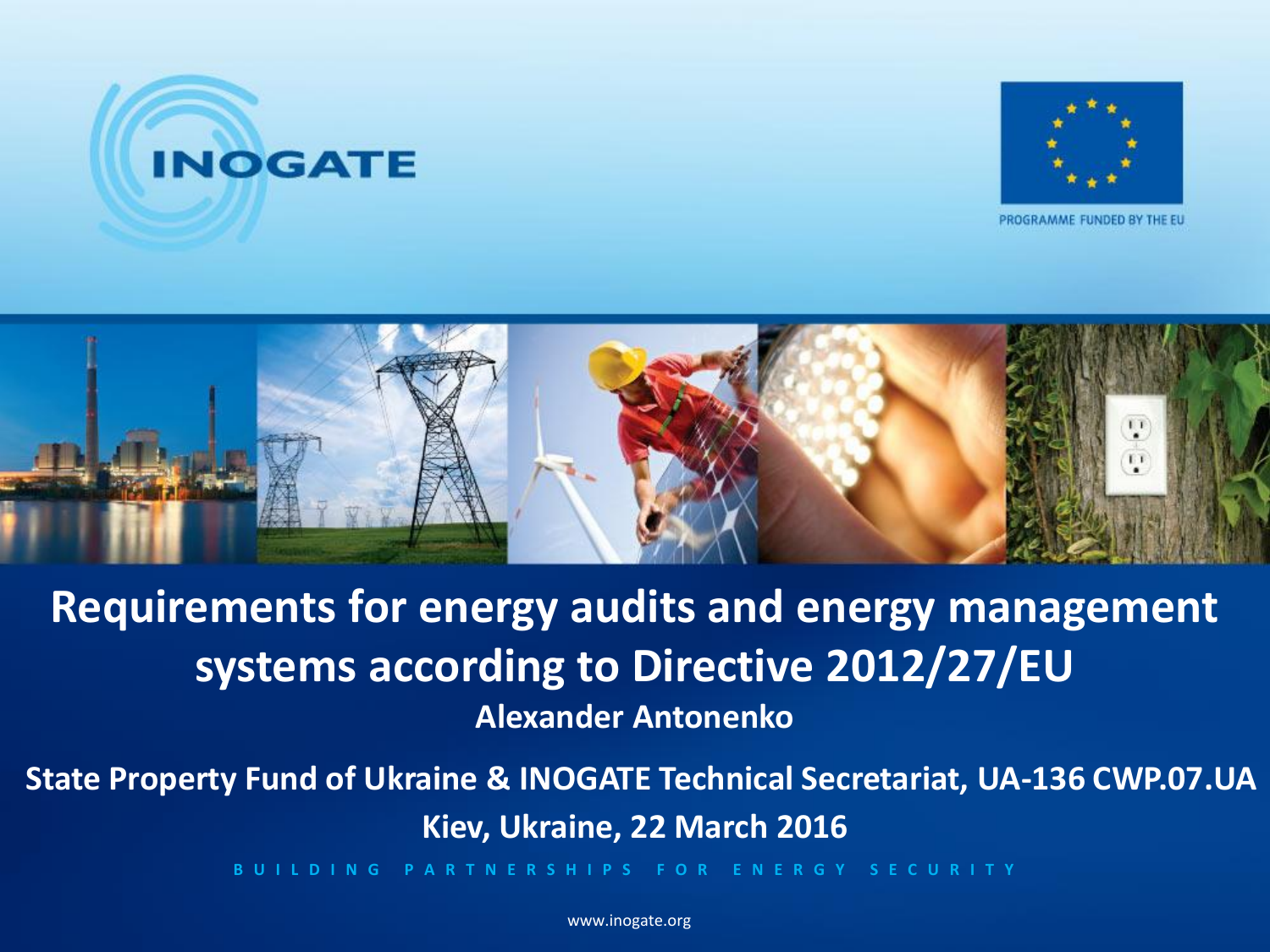### **Mandatory energy audits**

- **Mandatory/regular energy audits for large enterprises** – one of the requirements of Directive on EE (2012/27/EU)
- **Purpose** energy savings can be significant
- **A large enterprise (**Commission Recommendation 2003/361/EC of 6 May 2003):
	- employs > 250 persons and
	- has an annual turnover > 50 mil EUR, and/or an annual balance sheet total > 43 mil EUR
- **Energy audits for SME** not mandatory (promote only)

**INOGATE** 

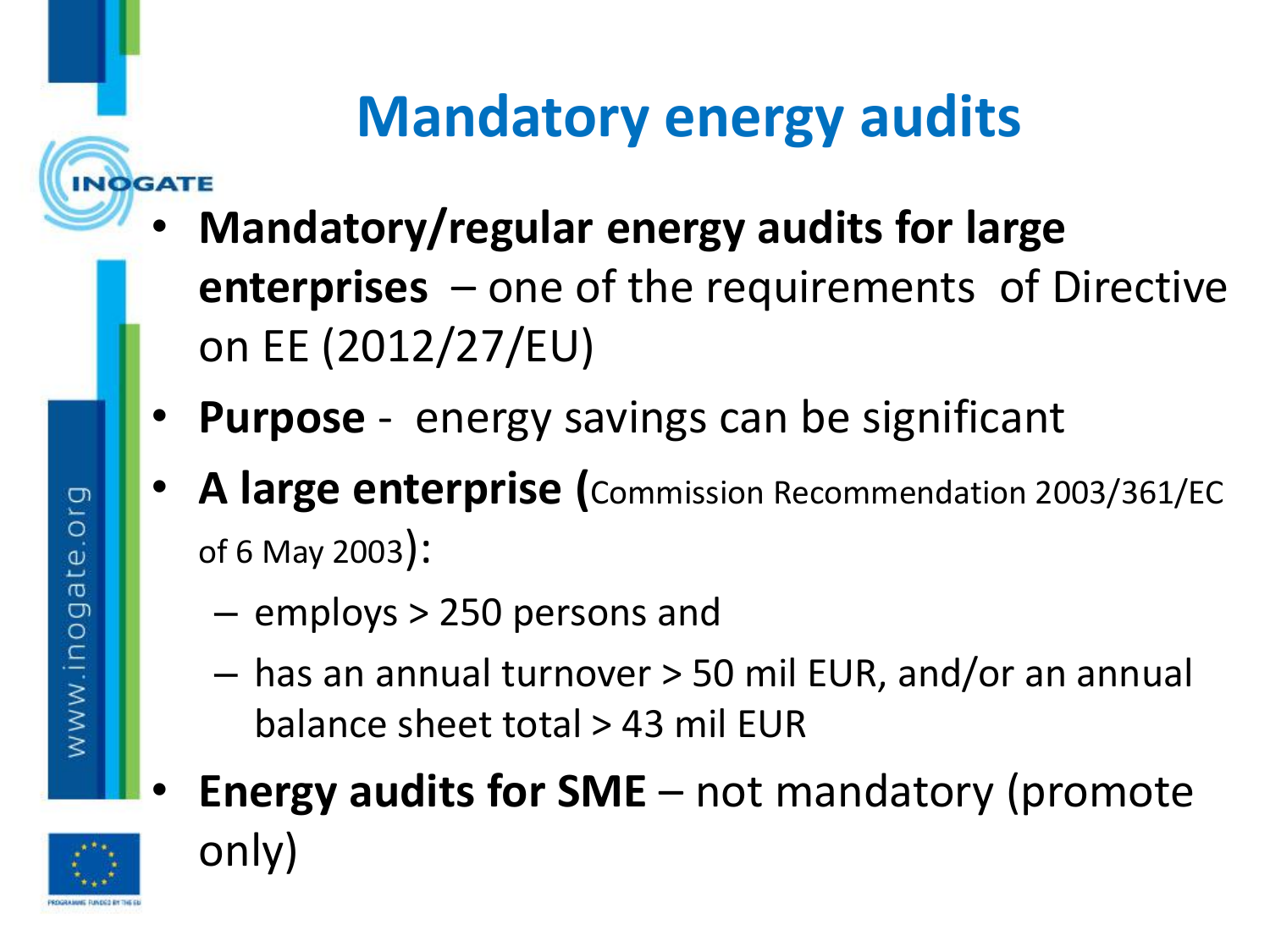## **Exemption**

- Large enterprises implementing energy or environmental management system
- Certified by an independent body according to the relevant European or International Standards
- Management system includes an energy audit on the basis of the minimum criteria based on Annex VI.



www.inogate.org

**NOGATE**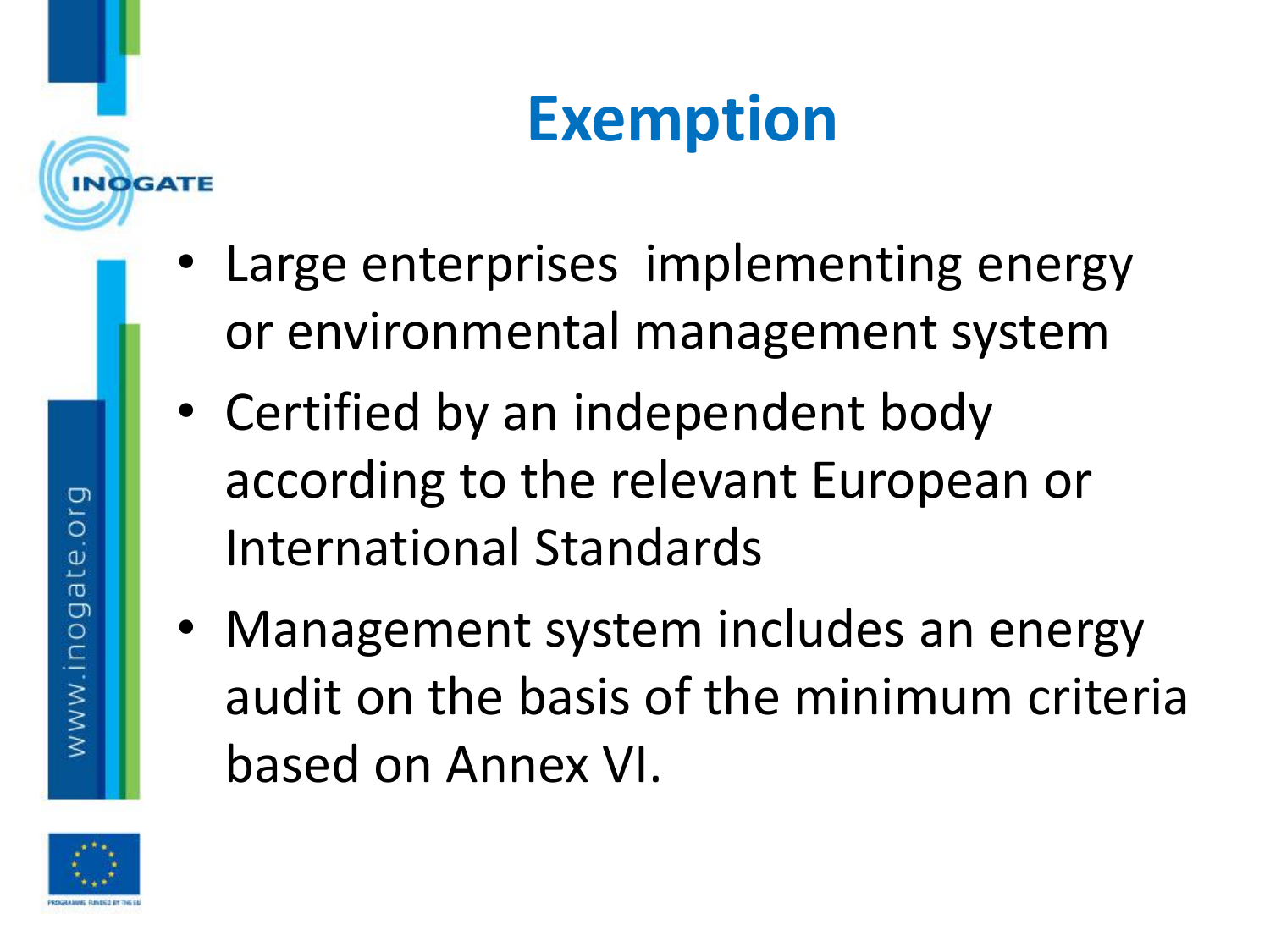### **Methodology for Energy Audits**

- **INOGATE** • **Relevant EU or International Standards, i.e.**
	- **EN ISO 50001 (Energy Management Systems), or**
	- **EN 16247-1 (Energy Audits)**
	- **Annex VI. Minimum criteria for energy audits, i.e**
		- up-to-date, measured data on energy;
		- life-cycle cost analysis (LCCA) not Simple Payback Periods (SPP);
		- Identify the most significant opportunities.
	- **A specific European standard on energy audits is currently under development.**



www.inogate.org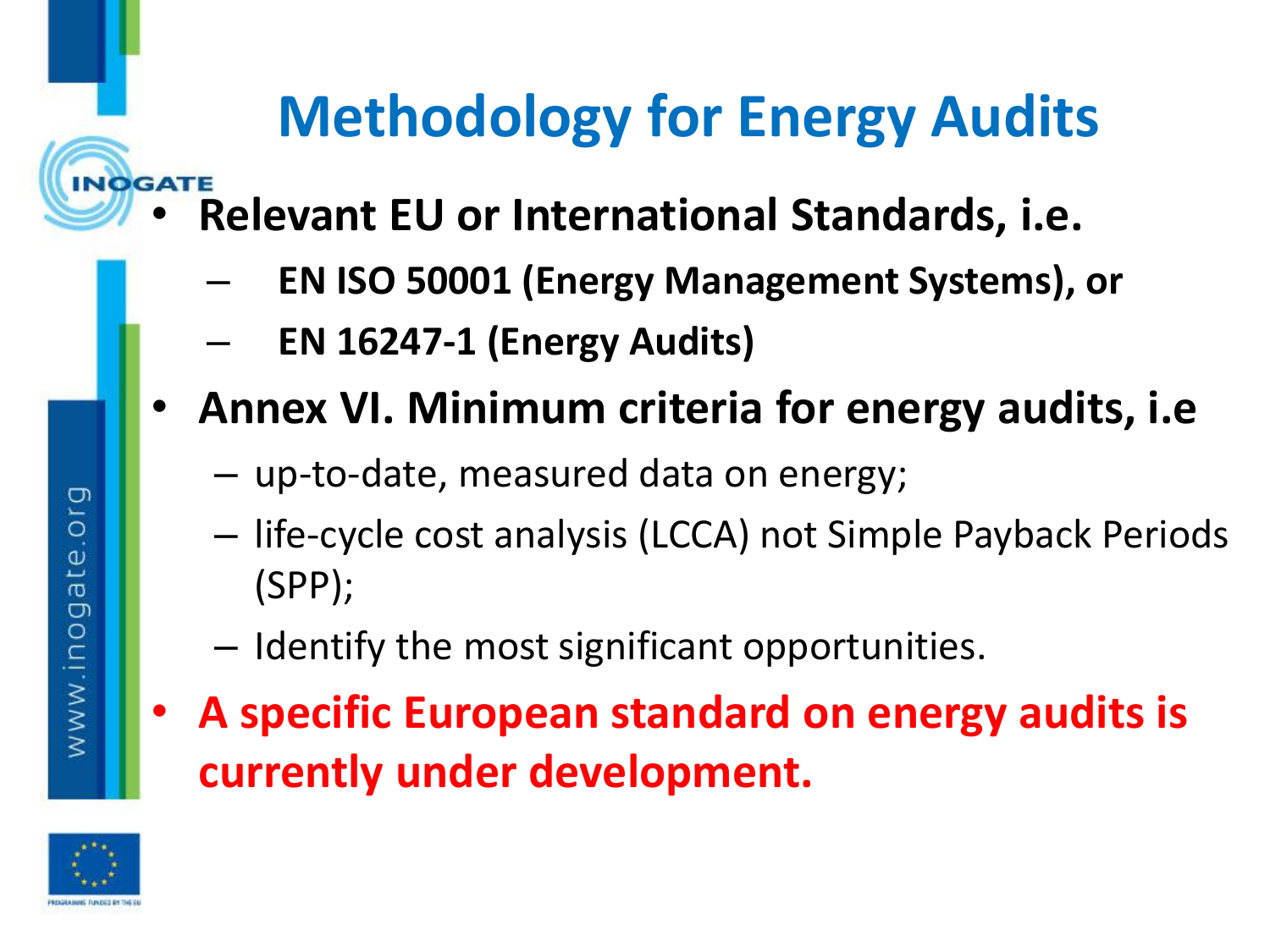# **Timeframe for EU MS**

- **June 5, 2014**  MS should introduce mandatory audits
- **December 5, 2015**  deadline for conducting mandatory energy audits, incl.:
	- carried out in an independent and costeffective manner;
	- by qualified and/or accredited experts

#### **After that at least every 4 years**



www.inogate.org

**NOGATE**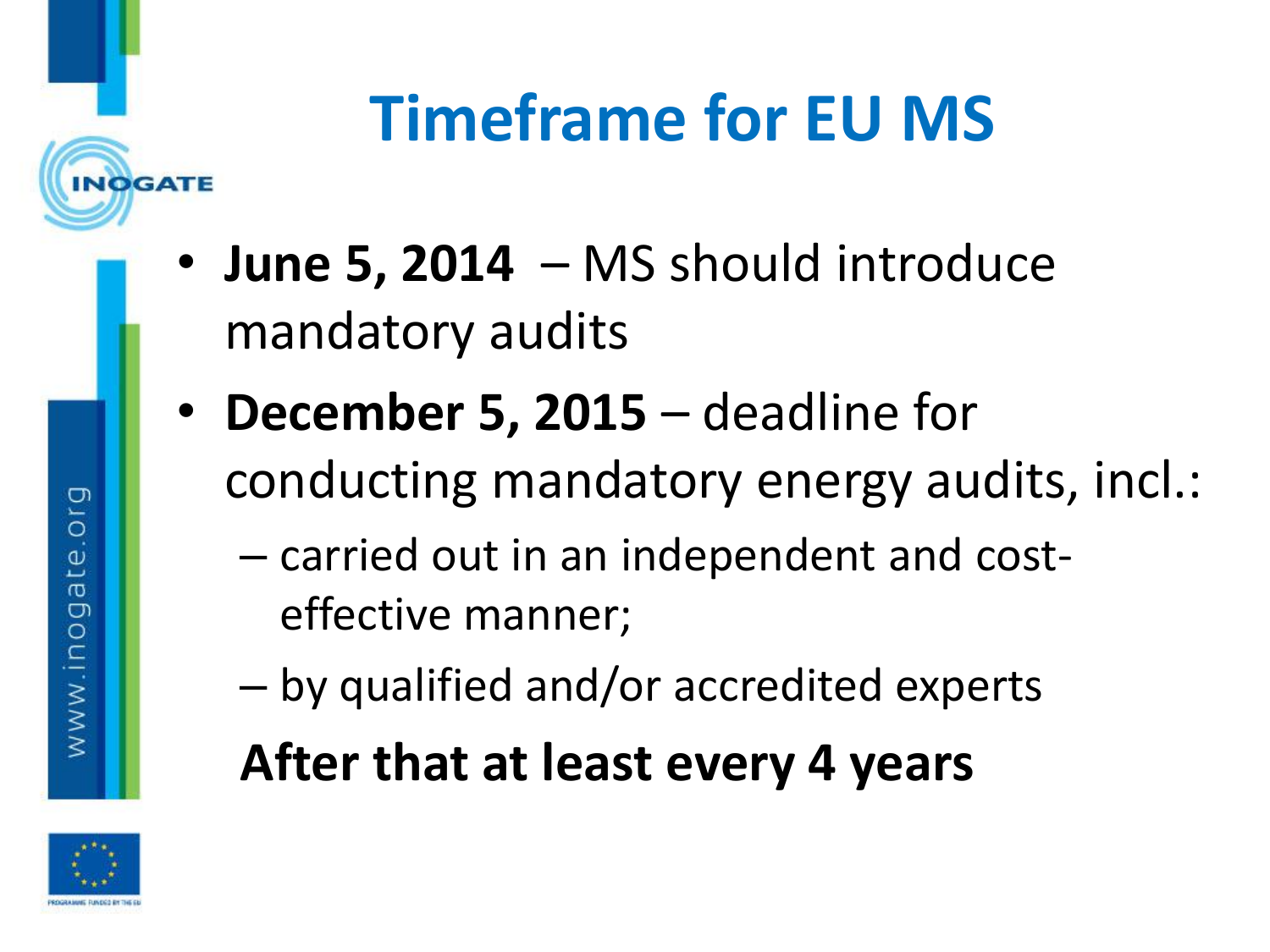# **Benefits for the country**

- **EXPLORERTE Reduction of energy consumption** 
	- Reduction of energy dependency
	- Improved competitiveness of local products
	- Additional investments in EE measures
	- Creation of Jobs
	- Reduction of impact on environment
	- Fulfilment of EE targets



**The owners are very often not familiar with the EE technologies that can enhance their competitiveness**